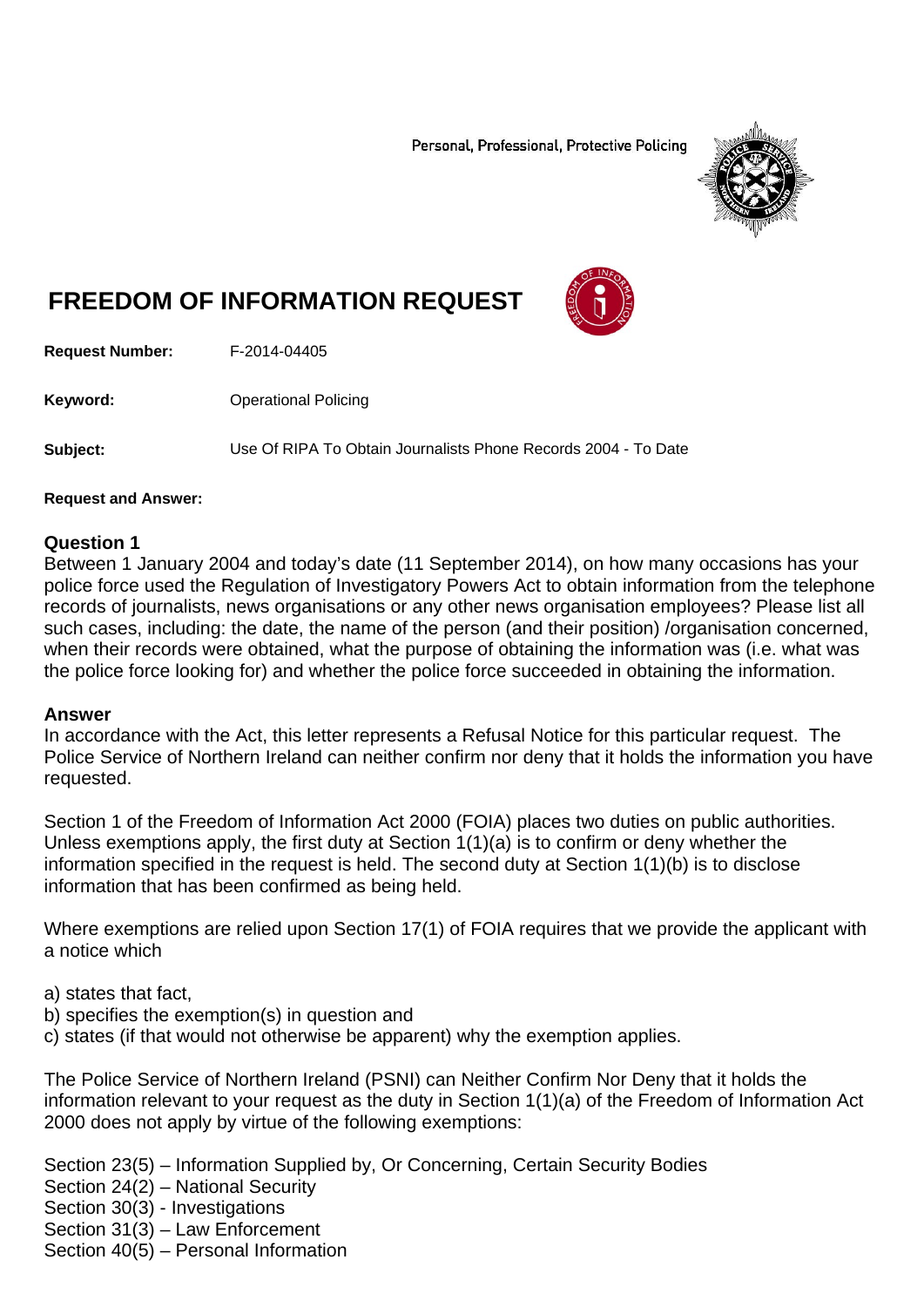Section 23 is an absolute and class-based exemption which means that there is no requirement on the public authority to evidence the harm or conduct a public interest test.

Sections 24 and 31 are qualified and prejudice-based exemptions which means that the legislators have determined that there is a requirement to evidence the harm and to conduct a public interest test in neither confirming nor denying that any information exists.

Section 30 is a class based and qualified exemption which means the public interest must be considered but that it is not necessary to evidence the harm.

Section 40(5) is an absolute class-based exemption which means that there is no requirement to conduct a Public Interest Test.

### **Personal information – Section 40**

The release of information under Freedom of Information is a release into the public domain, and not just to the individual requesting the information. Once information is disclosed by FOI there is no control or limits as to who or how the information is shared with other individuals, therefore a release under FOI is considered a disclosure to the world in general. To confirm that the PSNI hold the requested information would in fact amount to a release into the public domain, of personal information about individuals. The individuals would have no expectation that these details would be released into the public domain, therefore their data protection rights would be breached by release.

### **Harm For Sections 24 and 31**

Every effort should be made to release information under FOI. However, to confirm or deny many of the police actions around RIPA and in particular specialist tactical areas would undermine ongoing investigations, reveal policing techniques, risk the identification of individuals, and undermine National Security. Revealing information that a RIPA application has or has not been submitted may in itself be all the information offenders want. This awareness would help subjects avoid detection, and inhibit the prevention and detection of crime. Confirmation or denial could lead to the identification of specific cases or confirm that activity has not been detected by the Police. In confirming or denying this level of information at individual police level is likely to result in identifying the resources available to the PSNI to covertly monitor groups or individuals, which may include journalists and news organisation employees, likely to be committing offences under their remit.

It is important that the Police Service discloses information regarding surveillance activity under RIPA where it is appropriate to do so but some authority information or specific covert law enforcement techniques are not disclosed for the above reasons. To do so would disclose tactical information to the detriment of those actual techniques.

In order to counter criminal and terrorist behaviour it is vital that the police and other agencies have the ability to work together, where necessary covertly, in order to obtain intelligence within current legislative frameworks to ensure the successful arrest and prosecution of those who commit or plan to commit acts of terrorism. In order to achieve this goal, it is vitally important that information sharing takes place with other police forces and security bodies within the UK and Internationally in order to support counter-terrorism measures in the fight to deprive international terrorist networks of their ability to commit crime.

It should be recognised that the international security landscape is increasingly complex and unpredictable. The UK faces a serious and sustained threat from violent extremists and this threat is greater in scale and ambition than any of the terrorist threats in the past. Since 2006, the UK Government have published the threat level, based upon current intelligence. The current security level for Northern Ireland is set at Severe, see below link:

https://www.mi5.gov.uk/home/the-threats/terrorism/threat-levels.html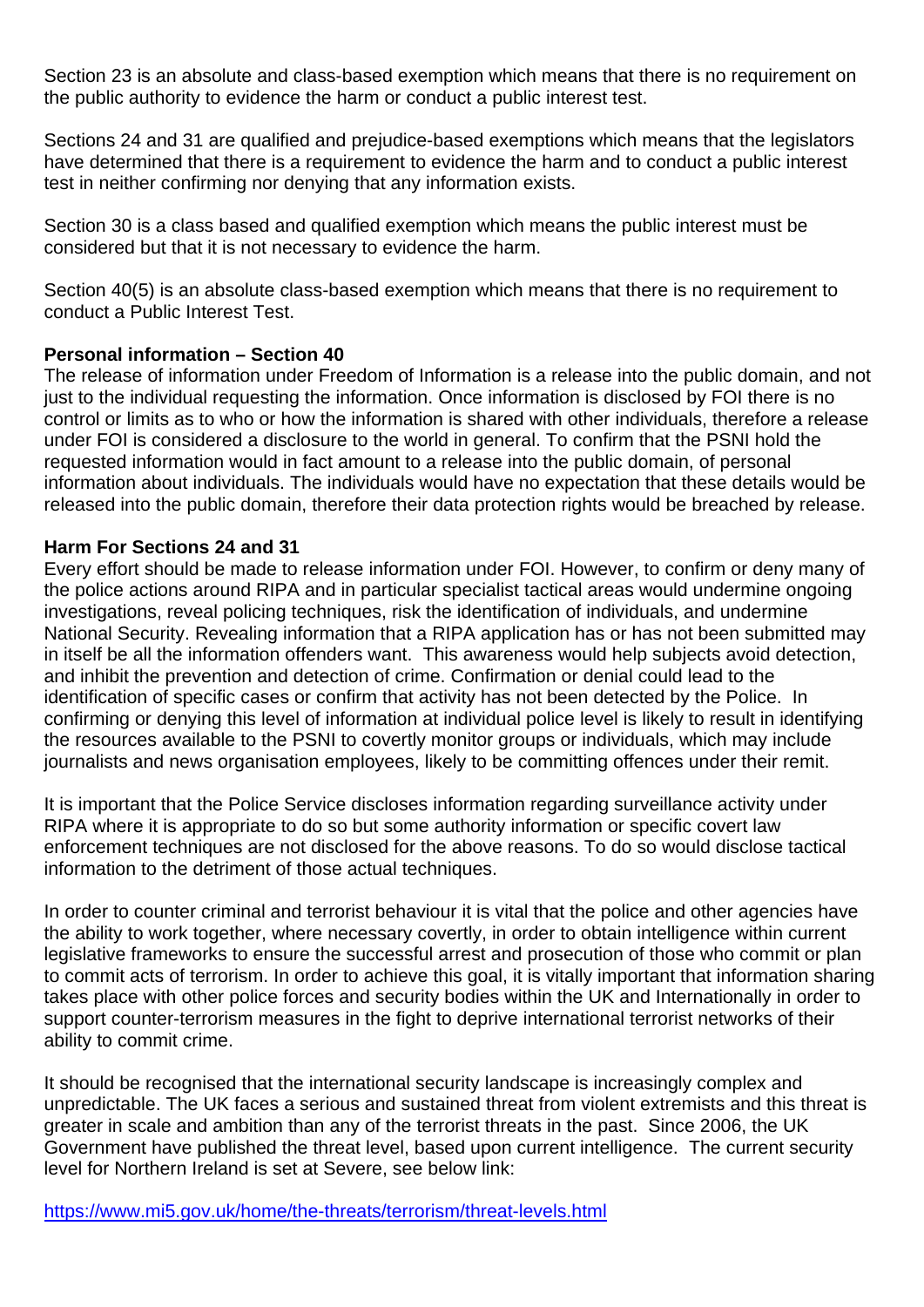The Police Service is committed to demonstrating proportionality and accountability regarding surveillance techniques to the appropriate authorities. However, if the Police Service were to either confirm or deny that information exists other covert surveillance tactics will either be compromised or significantly weakened. If the Police Service denies a tactic is used in one request but then exempts for another, requesters can determine the 'exempt' answer is in fact a technique used in policing. The impact could undermine national security, any on-going investigations and any future investigations, as it would enable targeted individuals/groups to become surveillance aware. This would help subjects avoid detection, and inhibit the prevention and detection of crime.

The prevention and detection of crime is the foundation upon which policing is built and the police have a clear responsibility to prevent crime and arrest those responsible for committing crime or those that plan to commit crime. To do this the police require evidence and that evidence can come from a number of sources, some of which is obtained through covert means. Having obtained sufficient evidence offenders are charged with offences and placed before the courts. By confirming or denying that information pertinent to this request exists could directly influence the stages of that process, and jeopardise current investigations or prejudice law enforcement.

Any information identifying the focus of policing activity could be used to the advantage of terrorists or criminal organisations. Information that undermines the operational integrity of these activities will adversely affect public safety and have a negative impact on both national security and law enforcement.

## **Public Interest Considerations**

## Factors Favouring Confirming Or Denying – S24

The public are entitled to know how public funds are spent and resources distributed within an area of policing. To confirm whether information exists relating to a specific tactic would enable the public to hold the PSNI to account where RIPA applications are concerned. In the current climate of cuts and with the call for transparency of public spending this would enable improved public debate.

### Factors Against Confirming Or Denying – S24

Security measures are put in place to protect the community we serve. As evidenced within the harm, to confirm or deny detail of specific types of RIPA applications would reveal covert investigative activity that may or may not have taken place. This would highlight to terrorists and individuals intent on carrying out criminal behaviour the level of covert policing activity. This would ultimately increase the risk of harm to the general public and significantly undermine any ongoing or future operations to protect the security or infrastructure of the United Kingdom.

Taking into account the current security climate within the United Kingdom, no information (such as the citing of an exemption which confirms information pertinent to this request is held, or conversely, stating 'no information is held') which may aid a terrorist should be disclosed. To what extent this information may aid a terrorist is unknown, but it is clear that it will have an impact on a force's ability to monitor terrorist activity.

Irrespective of what information is or isn't held, the public entrust the Police Service to make appropriate decisions with regard to their safety and protection and the only way of reducing risk is to be cautious with what is placed into the public domain.

The cumulative affect of terrorists gathering information has a greater impact when linked to other information gathered from various sources about terrorism. The more information disclosed over time will give a more detailed account of the tactical infrastructure of not only an individual policing area but also the country as a whole.

Any incident that results from such a disclosure would by default affect National Security.

In addition, other organisations outside the Police Service are widely engaged in submitting RIPA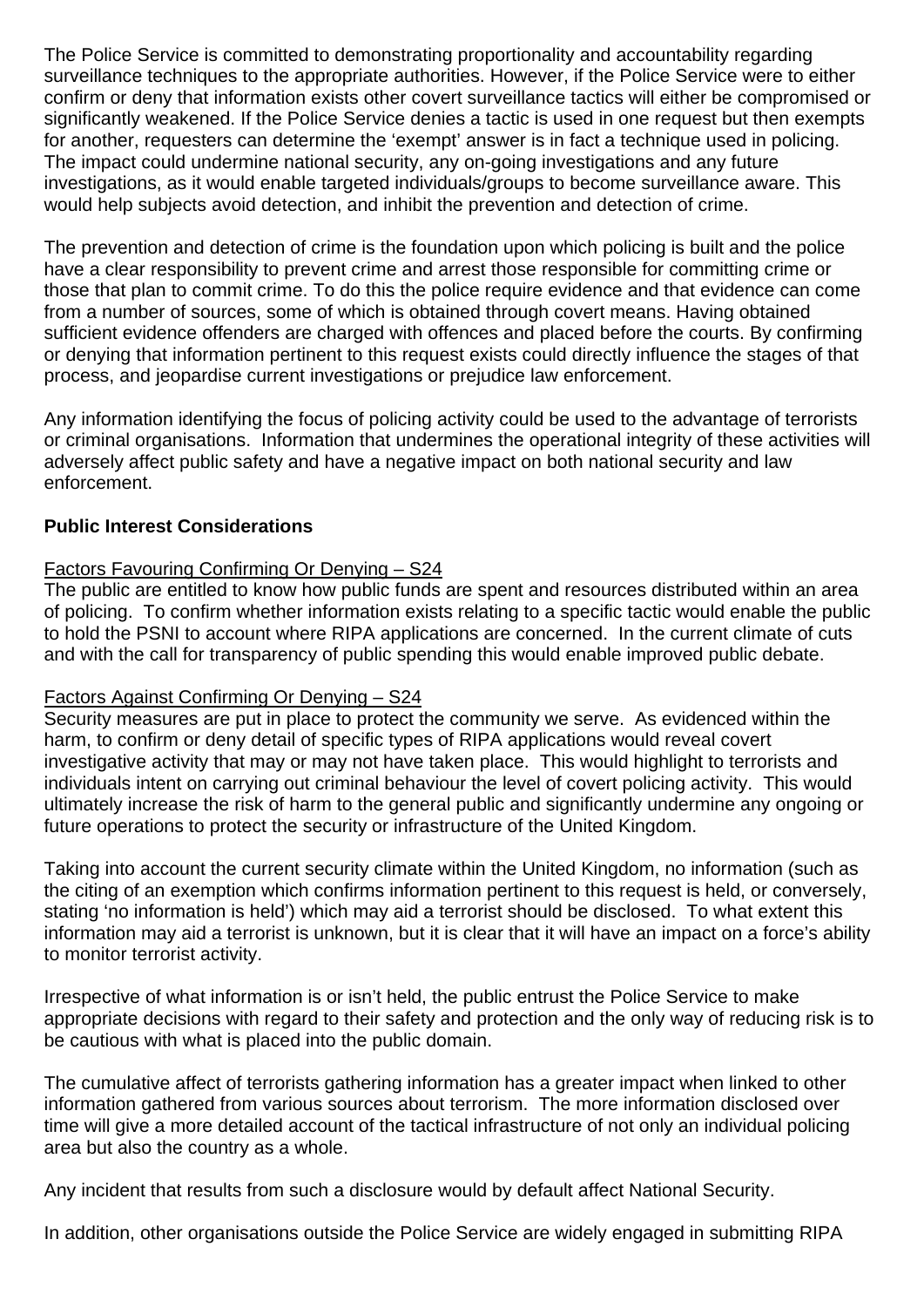applications and therefore by confirming or denying that information is held would harm the close relationship that exists with such organisations, where trust and confidence in this specific area has been built up in the exchange of information and financial assistance during the Criminal Justice process.

To confirm or deny whether the PSNI hold information would allow inferences to be made about the nature and extent of national security related activities which may or may not take place in a given area. This could enable a terrorist group(s) to take steps to avoid detection, and as such, confirmation or denial would be damaging to National Security and render national security measures less effective. This would lead to the compromise of ongoing or future operations to protect the security or infra-structure of the UK and increase the risk of harm to the public.

# Factors Favouring Confirming Or Denying – S30

Confirming or denying that information exists relevant to this request would lead to a better informed public improving their knowledge and understanding of how the Police Service adhere to the Regulation of Investigatory Powers Act 2000 for specific cases and the acquisition and disclosure of communications data under Part 1 Charter 2 of RIPA generally.

## Factors Against Confirming Or Denying – S30

By its very nature, information held relating to covert policing and tactics is sensitive in nature. Under FOI there is a requirement to comply with Section 1(1)(a) and confirm what information is held. In some cases it is that confirmation, or denial, which could disclose facts harmful to covert policing and in such cases the PSNI takes advantage of its ability under FOI legislation, to, where appropriate, neither confirm or deny that the information requested, is or is not held. The Police Service will never disclose information which could identify investigative activity and therefore undermine their investigations. To do so would hinder the prevention or detection of crime.

Confirmation or denial that information is held would prejudice how investigations are carried out in the future by revealing covert investigative activity. This would hinder the prevention and detection of crime and affect the PSNI's law enforcement capabilities and would also undermine the partnership approach to investigations.

# Factors Favouring Confirming Or Denying – S31

By confirming or denying that information relevant to the request exists, would lead to better public awareness into the intricacies of RIPA legislation and applications submitted under Part 1 Chapter 2 of RIPA. This may lead to more information (intelligence) being submitted from the public which may culminate in a reduction of crime.

# Factors Against Confirming Or Denying – S31

By confirming or denying that information exists would compromise the effective delivery of operational law enforcement. Tactics could be compromised which could hinder the prevention and detection of crime. More crime could be committed and individuals placed at risk.

### **Balancing Test**

The security of the country is of paramount importance and the Police service will not divulge whether information is or is not held if to do so could undermine National Security, compromise law enforcement or hamper investigations. Whilst there is a public interest in the transparency of policing operations, and in this case providing assurance that the police service is appropriately and effectively engaging with the threat posed by the criminal fraternity, there is a very strong public interest in safeguarding both national security and the integrity of police investigations and operations in this area.

As much as there is public interest in knowing that policing activity, particularly applications under RIPA legislation, is appropriate and balanced in matters of national security, this will only be overridden in exceptional circumstances.